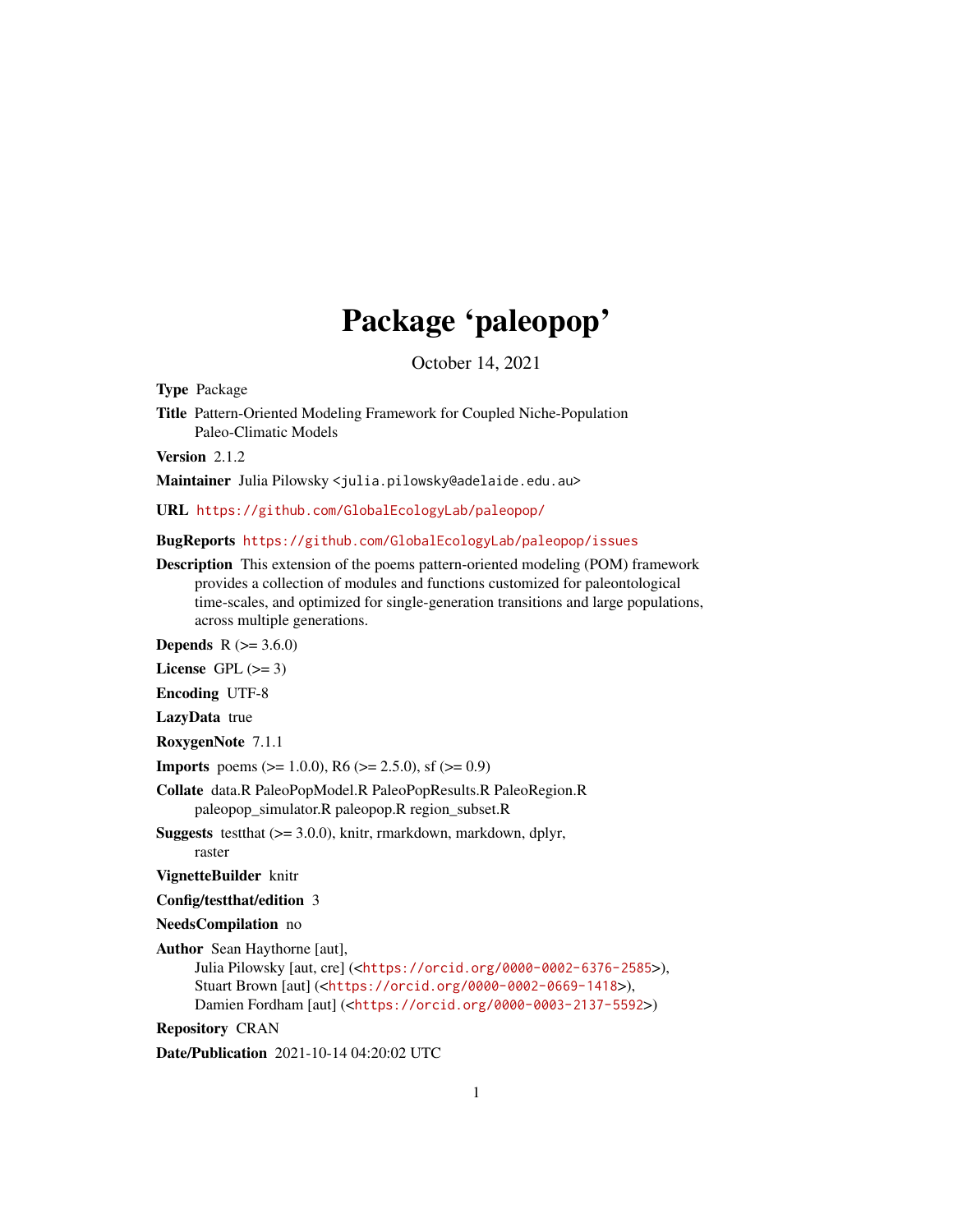## <span id="page-1-0"></span>R topics documented:

| Index | 15 |
|-------|----|
|       |    |
|       |    |
|       |    |
|       |    |
|       |    |
|       |    |
|       |    |
|       |    |

bison\_hs\_raster *Bison vignette habitat suitability raster*

### Description

A *raster* dataset defining estimated habitat suitability values for each grid cells of the Siberian study region of the bison example vignette.

### Usage

bison\_hs\_raster

### Format

A *raster::RasterStack* object:

dimensions 21 rows by 180 columns by 1001 layers

resolution 2 by 2 degree grid cells

extent longitude -180 to 180 degrees; latitude 42 to 84 degrees

values Estimated habitat suitability values of 0 to 1

### Source

TBA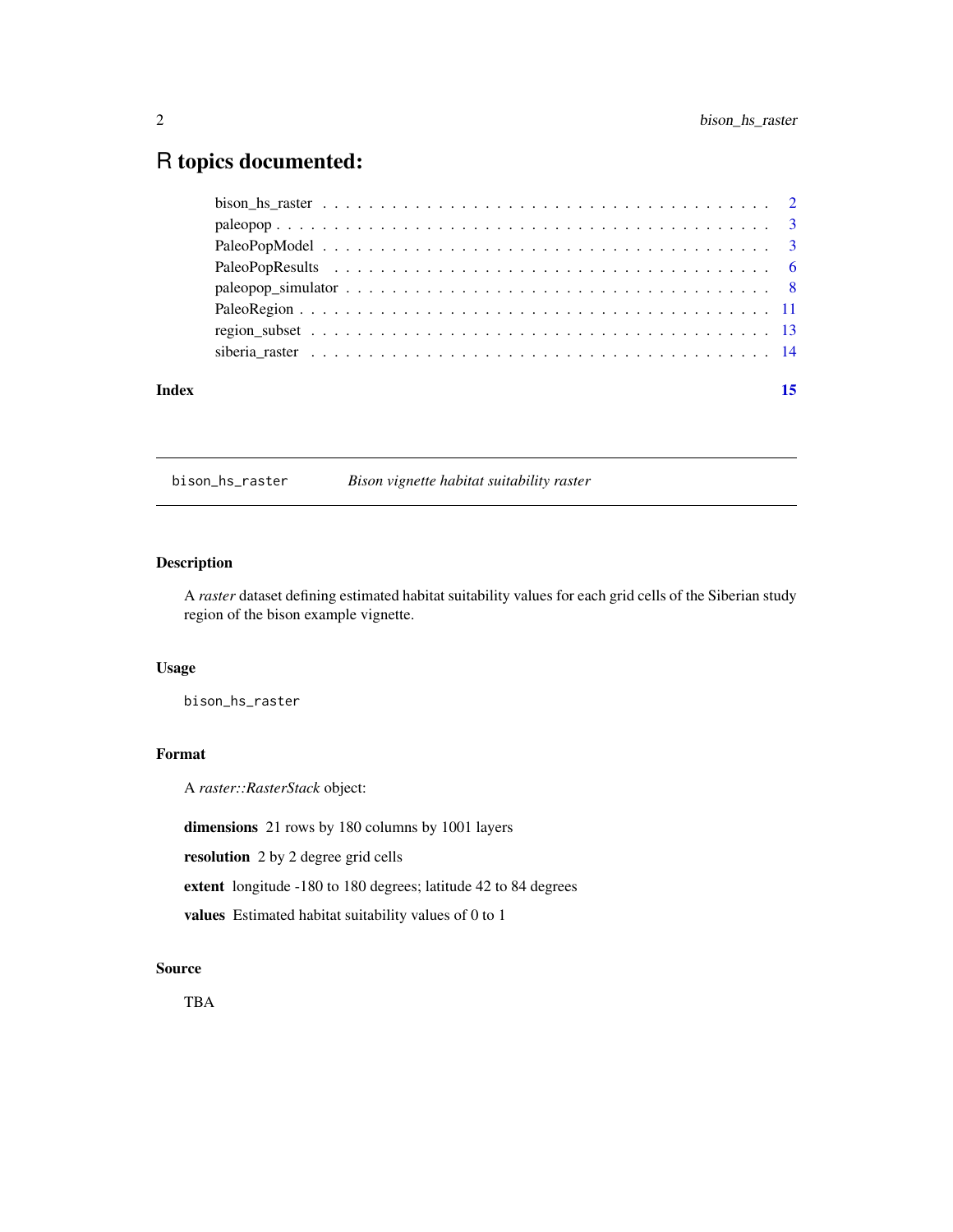<span id="page-2-0"></span>paleopop *paleopop: Ensemble population modeling and simulation on paleo time scales*

### Description

The paleopop package is an extension of the [poems](#page-0-0) framework of [R6](#page-0-0) classes, which simulate populations on a dynamic landscape and validate the results via pattern-oriented modeling. paleopop adds functionality for modeling populations over paleo time scales.

### Details

The new functions and R6 classes added by paleopop to the poems framework are:

[paleopop\\_simulator](#page-7-1) function: Analogous to the [population\\_simulator](#page-0-0) function in poems, this is the engine of simulation in paleopop, handling input parameters, simulating over long time scales, and outputting up to six different types of results.

- [PaleoRegion](#page-10-1) class: Inherited from [Region](#page-0-0), this class defines a geographic region that changes over time, creating a temporal mask that defines which cells are occupiable at a time step.
- [region\\_subset](#page-12-1) function: a utility function for subsetting regions defined by coordinates.
- [PaleoPopModel](#page-2-1) class: Inherited from [SimulationModel](#page-0-0), this class encapsulates the input parameters utilized by the [paleopop\\_simulator](#page-7-1).
- [PaleoPopResults](#page-5-1) class: Inherited from [SimulationResults](#page-0-0), this class encapsulates the results generated by the [paleopop\\_simulator](#page-7-1), as well as dynamically generating additional derived results.

<span id="page-2-1"></span>PaleoPopModel *R6 class representing a population model for the paleopop simulator*

#### Description

[R6](#page-0-0) class representing a spatially-explicit demographic-based population model. It extends the [SimulationModel](#page-0-0) class with parameters for the [paleopop\\_simulator](#page-7-1). It inherits functionality for creating a nested model, whereby a nested template model with fixed parameters is maintained when a model is cloned for various sampled parameters. Also provided are extensions to the methods for checking the consistency and completeness of model parameters.

### Super classes

[poems::GenericClass](#page-0-0) -> [poems::GenericModel](#page-0-0) -> [poems::SpatialModel](#page-0-0) -> [poems::SimulationModel](#page-0-0) -> PaleoPopModel

### Public fields

attached A list of dynamically attached attributes (name-value pairs).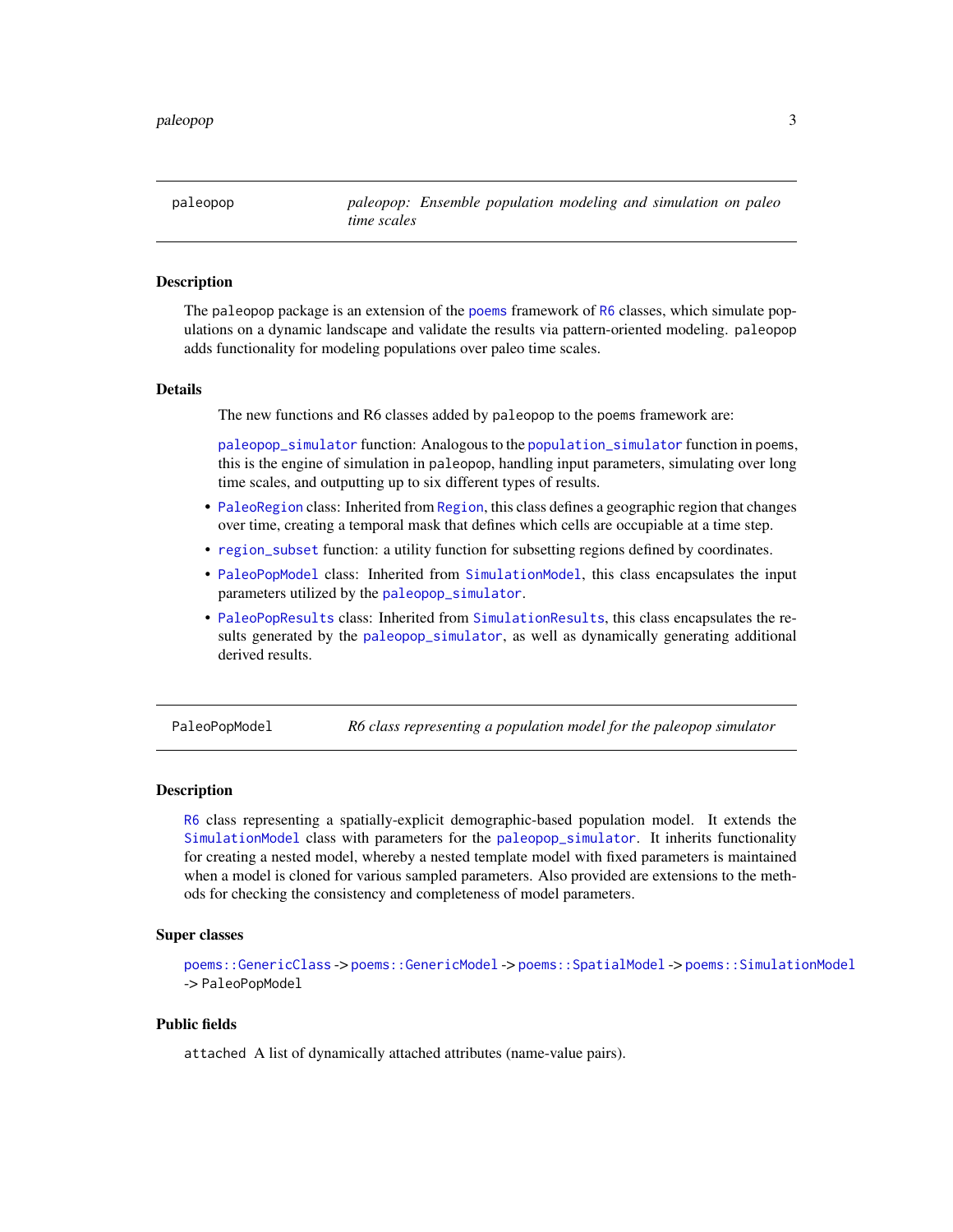### <span id="page-3-0"></span>Active bindings

- simulation\_function Name (character string) or source path of the default simulation function, which takes a model as an input and returns the simulation results.
- model\_attributes A vector of model attribute names.
- region A [Region](#page-0-0) (or inherited class) object specifying the study region.
- coordinates Data frame (or matrix) of X-Y population coordinates (WGS84) in longitude (degrees West) and latitude (degrees North).
- random\_seed Number to seed the random number generation for stochasticity.
- time\_steps Number of simulation time steps.
- years\_per\_step Number of years per time step.
- populations Number of population cells.
- initial\_abundance Array (matrix) of initial abundance values at each population cell.
- transition\_rate Rate (numeric) of transition between generations at each time-step.
- standard\_deviation Standard deviation (numeric) for applying environmental stochasticity to transition rates.
- compact\_decomposition List containing a compact transposed (Cholesky) decomposition *matrix* (t\_decomposition\_compact\_matrix) and a corresponding *map* of population indices (t\_decomposition\_compact\_map), as per [SpatialCorrelation](#page-0-0) class attributes.
- carrying\_capacity Array (or matrix) of carrying capacity values at each population cell (across time).
- density\_dependence Density dependence type ("competition", "logistic", or "ceiling").
- growth\_rate\_max Maximum growth rate (utilized by density dependence processes).
- dispersal\_data List of data frames of non-zero dispersal rates and indices for constructing a compact dispersal matrix, and optional changing rates over time, as per class [DispersalGenerator](#page-0-0) *dispersal\_data* attribute.
- dispersal\_target\_k Target population carrying capacity threshold for density dependent dispersal.
- harvest Boolean for utilizing harvesting.
- harvest\_max Proportion harvested per year (annual time scale not generational).
- harvest\_g The "G" parameter in the harvest function.
- harvest\_z The "Z" parameter in the harvest function.
- harvest\_max\_n Maximum density per grid cell.
- human\_density Matrix of human density (fraction) (\$populations rows by \$time\_steps columns).
- abundance\_threshold Abundance threshold (that needs to be exceeded) for each population to persist.
- occupancy\_threshold Threshold for the number of populations occupied (that needs to be exceeded) for all populations to persist.
- results\_selection List of results selection from ("abundance", "ema", "extirpation", "harvested", "occupancy", "human\_density").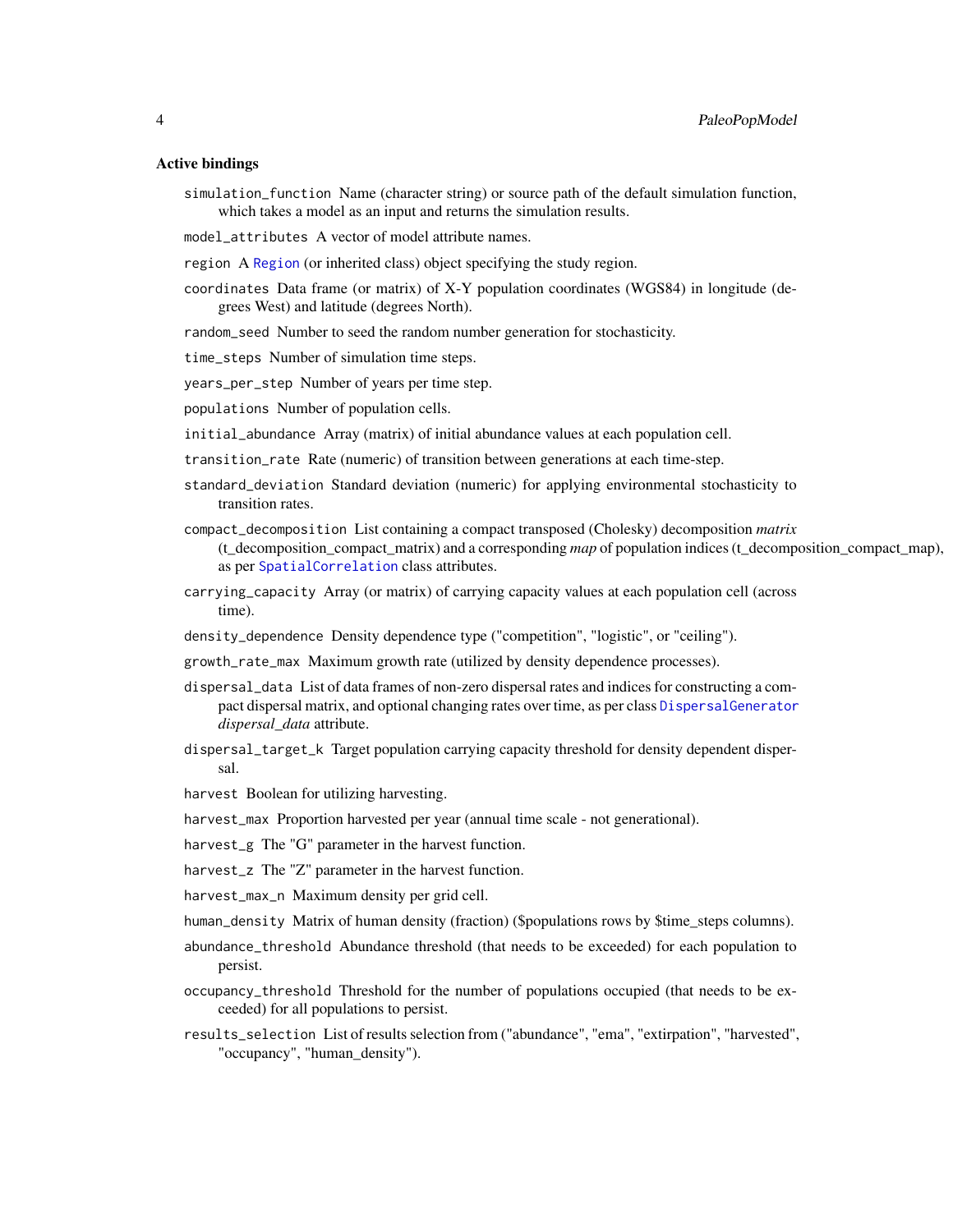### PaleoPopModel 5

attribute\_aliases A list of alternative alias names for model attributes (form: alias = "attribute") to be used with the set and get attributes methods.

template\_model Nested template model for fixed (non-sampled) attributes for shallow cloning.

sample\_attributes Vector of sample attribute names (only).

required\_attributes Vector of required attribute names (only), i.e. those needed to run a simulation.

error\_messages A vector of error messages encountered when setting model attributes.

warning\_messages A vector of warning messages encountered when setting model attributes.

### Methods

### Public methods:

- [PaleoPopModel\\$list\\_consistency\(\)](#page-4-0)
- [PaleoPopModel\\$list\\_completeness\(\)](#page-4-1)
- [PaleoPopModel\\$clone\(\)](#page-4-2)

<span id="page-4-0"></span>Method list\_consistency(): Returns a boolean to indicate if (optionally selected or all) model attributes (such as dimensions) are consistent.

*Usage:*

```
PaleoPopModel$list_consistency(params = NULL)
```
*Arguments:*

params Optional array of parameter/attribute names.

*Returns:* List of booleans (or NAs) to indicate consistency of selected/all attributes.

<span id="page-4-1"></span>Method list\_completeness(): Returns a list of booleans (or NAs) for each parameter to indicate attributes that are necessary to simulate the model have been set and are consistent/valid.

*Usage:*

```
PaleoPopModel$list_completeness()
```
*Returns:* List of booleans (or NAs) for each parameter to indicate to indicate completeness (and consistency).

<span id="page-4-2"></span>Method clone(): The objects of this class are cloneable with this method.

*Usage:* PaleoPopModel\$clone(deep = FALSE)

*Arguments:*

deep Whether to make a deep clone.

```
library(poems)
library(raster)
# Ring Island example region
coordinates \leq data.frame(x = rep(seq(-178.02, -178.06, -0.01), 5),
                          y = rep(seq(19.02, 19.06, 0.01), each = 5)
```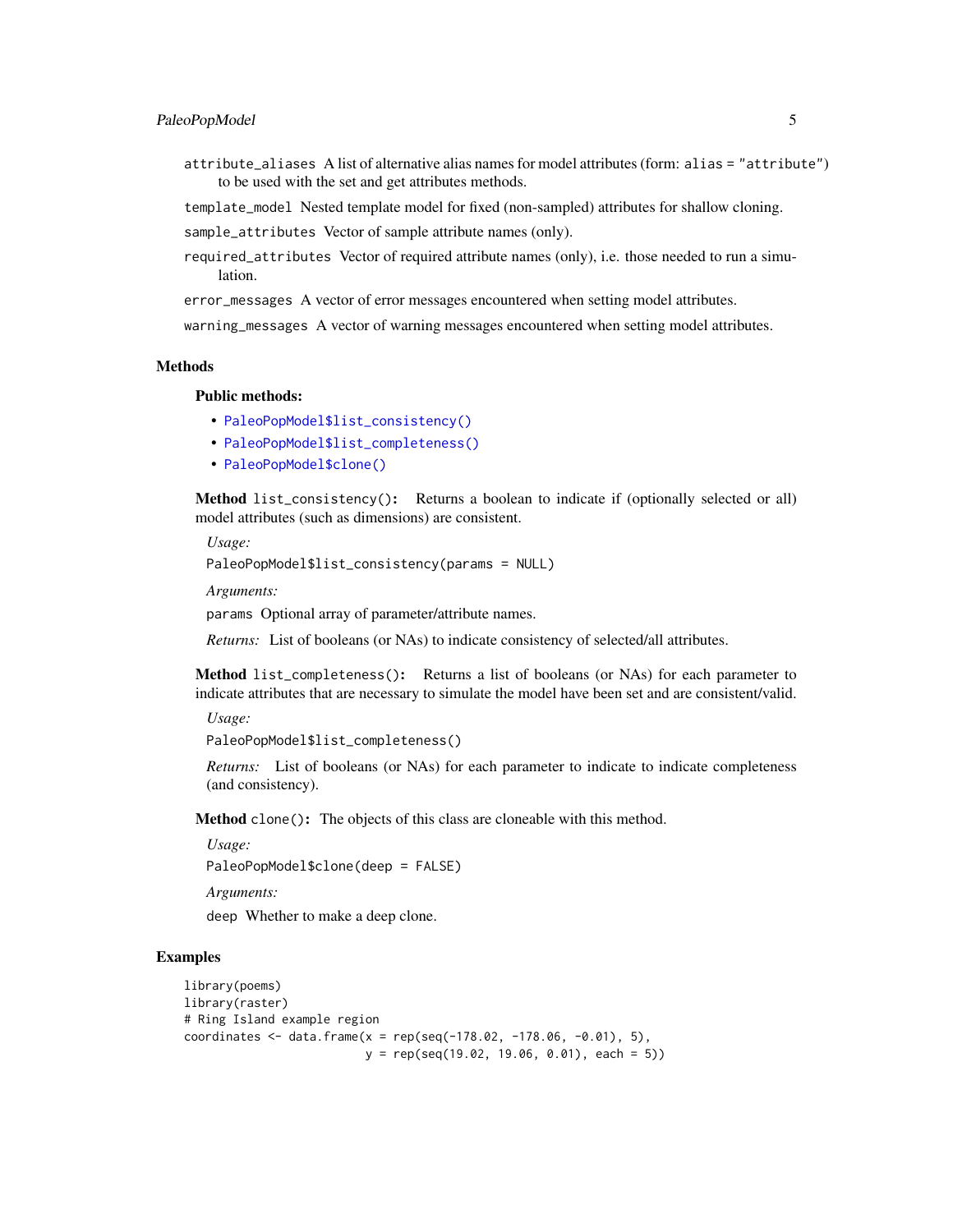template\_raster <- Region\$new(coordinates = coordinates)\$region\_raster # full extent sealevel\_raster <- template\_raster template\_raster[][c(7:9, 12:14, 17:19)] <- NA # make Ring Island sealevel\_raster[][c(7:9, 12:14, 17:18)] <- NA raster\_stack <- raster::stack(x = append(replicate(9, template\_raster), sealevel\_raster)) region <- PaleoRegion\$new(template\_raster = raster\_stack) # Model template template\_model <- PaleoPopModel\$new(simulation\_function = "paleopop\_simulator", # the default region = region, years\_per\_step = 25, # default: 1 year time\_steps = 10) template\_model\$required\_attributes # more requirements than the SimulationModel object in poems template\_model\$is\_complete() # the required attributes have not been filled in template\_model#is\_consistent() # however, the attributes that are filled in are consistent

<span id="page-5-1"></span>PaleoPopResults *R6 class representing paleopop simulator results.*

### **Description**

[R6](#page-0-0) class for encapsulating and dynamically generating spatially-explicit [paleopop\\_simulator](#page-7-1) results, as well as optional re-generated [Generator](#page-0-0) for niche carrying capacity and/or human density.

### Super classes

[poems::GenericClass](#page-0-0) -> [poems::GenericModel](#page-0-0) -> [poems::SpatialModel](#page-0-0) -> [poems::SimulationResults](#page-0-0) -> PaleoPopResults

### Public fields

attached A list of dynamically attached attributes (name-value pairs).

### Active bindings

model\_attributes A vector of model attribute names.

region A [Region](#page-0-0) (or inherited class) object specifying the study region.

coordinates Data frame (or matrix) of X-Y population coordinates (WGS84) in longitude (degrees West) and latitude (degrees North).

time\_steps Number of simulation time steps.

burn\_in\_steps Optional number of initial 'burn-in' time steps to be ignored.

- occupancy\_mask Optional binary mask array (matrix), data frame, or raster (stack) for each cell at each time-step of the simulation including burn-in.
- trend\_interval Optional time-step range (indices) for trend calculations (assumes indices begin after the burn-in when utilized).
- abundance Matrix of population abundance across simulation time-steps (*populations* rows by *duration* columns).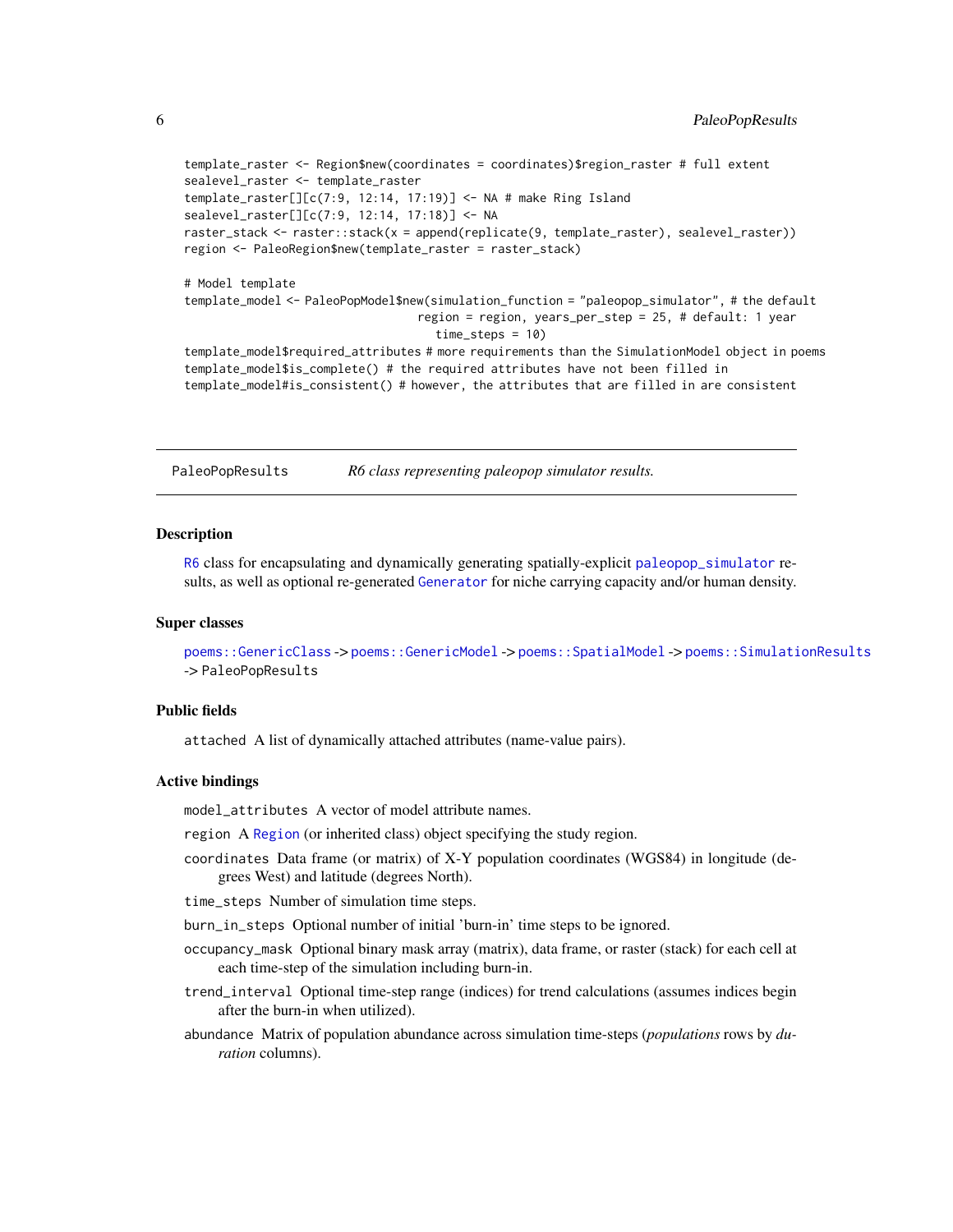- <span id="page-6-0"></span>abundance\_trend Trend or average Sen's [slope](#page-0-0) of total abundance (optionally across a time-step interval).
- ema Matrix of population expected minimum abundance (EMA) across simulation time-steps (*populations* rows by *duration* columns).
- extirpation Array of population extirpation times.
- extinction\_location The weighted centroid of cells occupied in the time-step prior to the extirpation of all populations (if occurred).
- harvested Matrix of the number of animals harvested from each population at each time-step (*populations* rows by *duration* columns).
- occupancy Array of the number of populations occupied at each time-step.
- carrying\_capacity Optional matrix of simulation input carrying capacity to be combined with results (*populations* rows by *duration* columns).
- human\_density Optional matrix of simulation input human density to be combined with results (*populations* rows by *duration* columns).
- all Nested simulation results for all cells.
- parent Parent simulation results for individual cells.
- default Default value/attribute utilized when applying primitive metric functions (e.g. max) to the results.
- attribute\_aliases A list of alternative alias names for model attributes (form: alias = "attribute") to be used with the set and get attributes methods.
- error\_messages A vector of error messages encountered when setting model attributes.
- warning\_messages A vector of warning messages encountered when setting model attributes.

### Methods

### Public methods:

• [PaleoPopResults\\$clone\(\)](#page-4-2)

Method clone(): The objects of this class are cloneable with this method.

*Usage:*

PaleoPopResults\$clone(deep = FALSE)

*Arguments:*

deep Whether to make a deep clone.

```
library(raster)
library(poems)
# Ring Island example region
coordinates <- data.frame(x = rep(seq(-178.02, -178.06, -0.01), 5),
                          y = rep(seq(19.02, 19.06, 0.01), each = 5))
template_raster <- Region$new(coordinates = coordinates)$region_raster # full extent
sealevel_raster <- template_raster
template_raster[][c(7:9, 12:14, 17:19)] <- NA # make Ring Island
```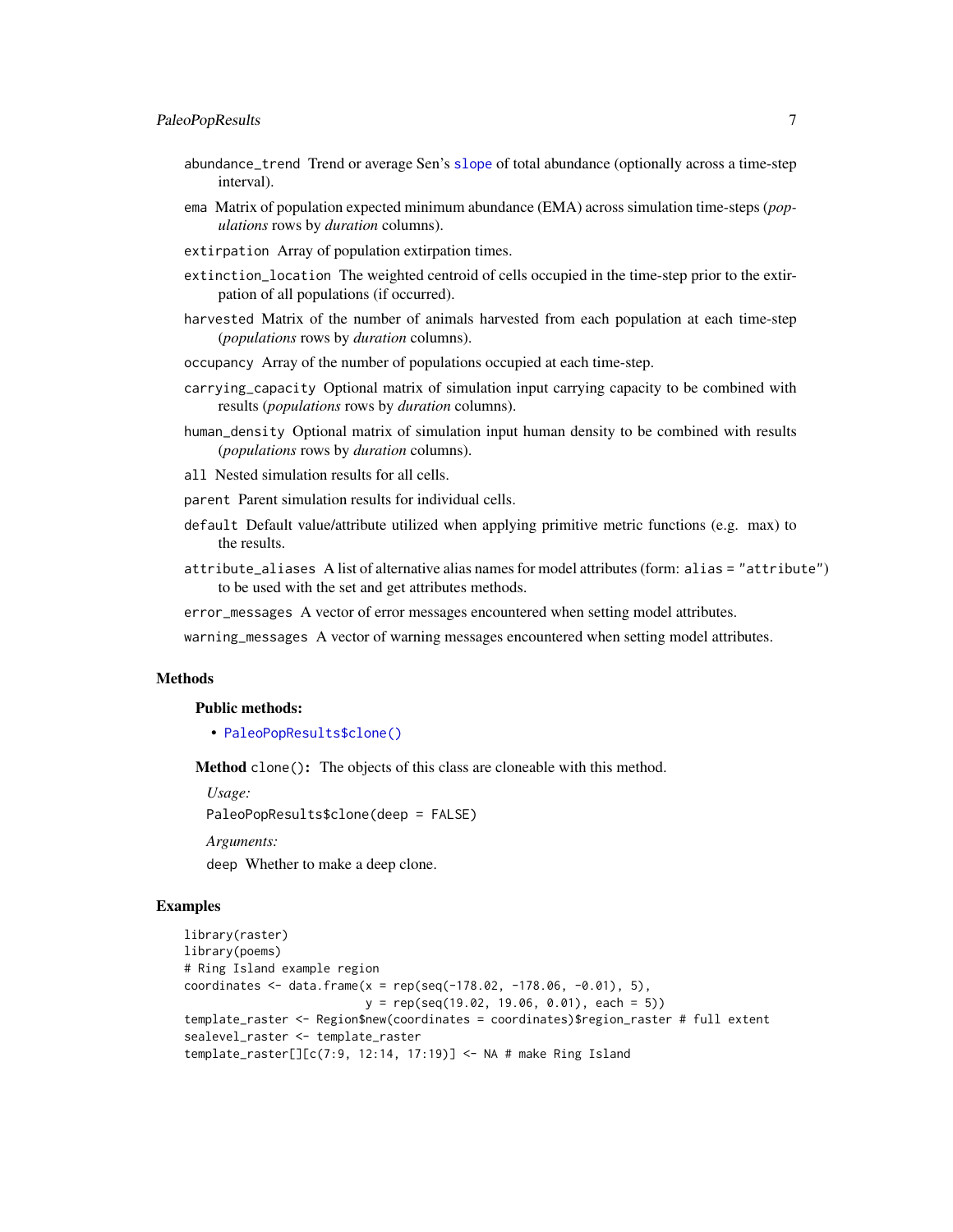```
sealevel_raster[][c(7:9, 12:14, 17:18)] <- NA
raster_stack <- raster::stack(x = append(replicate(9, template_raster), sealevel_raster))
region <- PaleoRegion$new(template_raster = raster_stack)
# Model template
model_template <- PaleoPopModel$new(
region = region,
time_steps = 10,
years_per_step = 12, # years per generational time-step
standard_deviation = 0.1,
growth_rate_max = 0.6,
harvest = FALSE,
populations = region$region_cells,
initial_abundance = seq(9000, 0, -1000),
transition_rate = 1.0,
carrying_capacity = rep(1000, 17),
dispersal = (ldiag(nrow = 17, ncol = 17))*0.05,
density_dependence = "logistic",
dispersal_target_k = 10,
occupancy_threshold = 1,
abundance_threshold = 10,
results_selection = c("abundance")
\lambda# Simulations
results <- paleopop_simulator(model_template)
# Results
results_model <- PaleoPopResults$new(results = results, region = region, time_steps = 10)
results_model$extirpation # cells where the population goes to zero are marked 1
results_model$occupancy # indicates with 0 and 1 which cells are occupied at each time step
results_model$ema # expected minimum abundance
```
<span id="page-7-1"></span>paleopop\_simulator *Runs a customized population model simulation.*

### Description

Simulates a population model customized for paleontological time-scales, optimized for singlegeneration transitions and large populations, across multiple generations and returns simulation results. Each generational time-step includes:

- 1. Density dependence calculations
- 2. Environmental stochasticity calculations
- 3. Generational transition calculations
- 4. Harvest calculations
- 5. Dispersal calculations
- 6. Results collection

<span id="page-7-0"></span>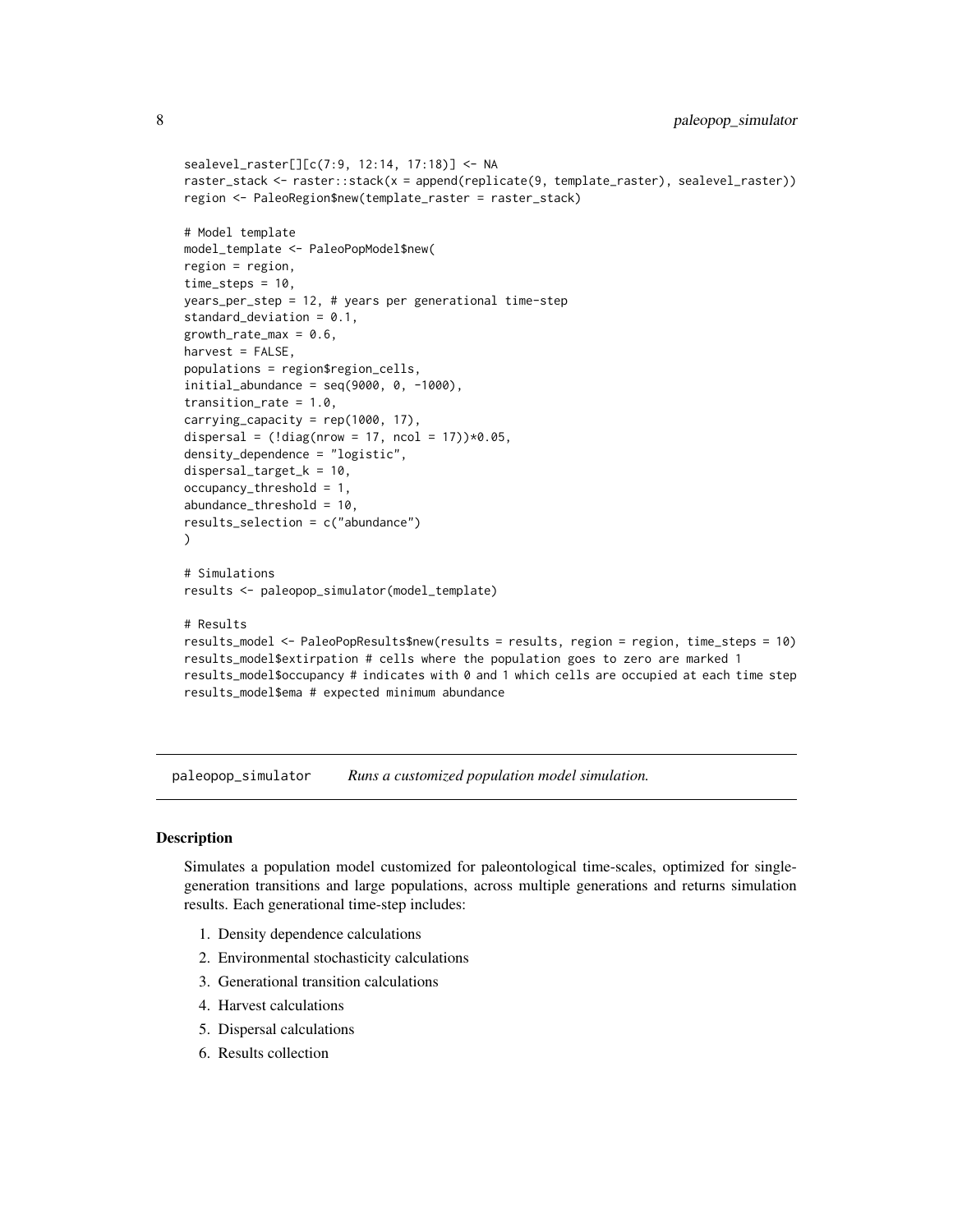### <span id="page-8-0"></span>Usage

paleopop\_simulator(inputs)

### Arguments

| inputs | Nested list/object with named elements:                                                                                                                                                                                                                                  |
|--------|--------------------------------------------------------------------------------------------------------------------------------------------------------------------------------------------------------------------------------------------------------------------------|
|        | random_seed Number to seed the random number generation for stochasticity.                                                                                                                                                                                               |
|        | time_steps Number of simulation time steps.                                                                                                                                                                                                                              |
|        | years_per_step Number of years per time step.                                                                                                                                                                                                                            |
|        | populations Number of populations.                                                                                                                                                                                                                                       |
|        | initial_abundance Array of initial abundances for each population.                                                                                                                                                                                                       |
|        | transition_rate Rate of transition (or fecundity) between generations.                                                                                                                                                                                                   |
|        | standard_deviation Standard deviation applied to transition rates.                                                                                                                                                                                                       |
|        | compact_decomposition List containing a compact transposed (Cholesky) de-<br>composition <i>matrix</i> (t_decomposition_compact_matrix) and a correspond-<br>ing map of population indices (t_decomposition_compact_map), as per SpatialCorrelation<br>class attributes. |
|        | carrying_capacity Matrix of carrying capacities (populations rows by time_steps<br>columns).                                                                                                                                                                             |
|        | density_dependence Density dependence type ("competition", "logistic", or<br>"ceiling").                                                                                                                                                                                 |
|        | growth_rate_max Maximum growth rate (for "competition" or "logistic" den-<br>sity dependence).                                                                                                                                                                           |
|        | harvest Boolean for utilizing harvesting.                                                                                                                                                                                                                                |
|        | harvest_max Proportion harvested per year (note: annual time scale - not gen-<br>erational).                                                                                                                                                                             |
|        | harvest_g The $G$ parameter in the harvest function.                                                                                                                                                                                                                     |
|        | harvest_z The Z parameter in the harvest function.                                                                                                                                                                                                                       |
|        | harvest_max_n Maximum density per grid cell.                                                                                                                                                                                                                             |
|        | human_density Matrix of human density (fraction) (populations rows by time_steps<br>columns).                                                                                                                                                                            |
|        | dispersal_data List of data frames of non-zero dispersal rates and indices for<br>constructing a compact dispersal matrix, and optional changing rates over<br>time, as per class DispersalGenerator dispersal_data attribute.                                           |
|        | dispersal_target_k Target population carrying capacity threshold for den-<br>sity dependent dispersal.                                                                                                                                                                   |
|        | abundance_threshold Abundance threshold (that needs to be exceeded) for<br>each population to persist.                                                                                                                                                                   |
|        | occupancy_threshold Threshold for the number of populations occupied (that<br>needs to be exceeded) for all populations to persist.                                                                                                                                      |
|        | results_selection List of results selection from: "abundance", "ema", "ex-<br>tirpation", "harvested", "occupancy", "human_density".                                                                                                                                     |
|        |                                                                                                                                                                                                                                                                          |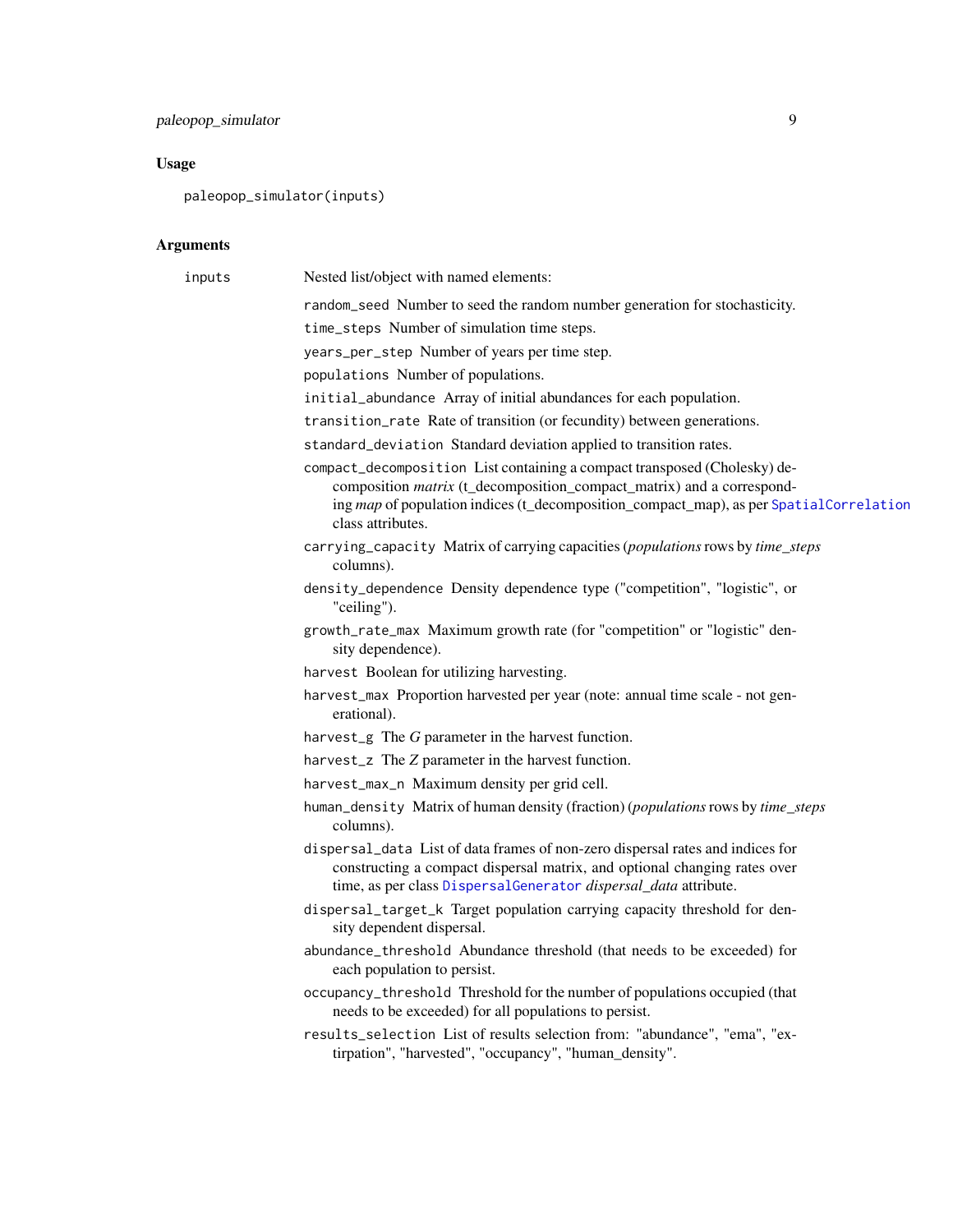#### Value

Simulation results as a nested list (as selected):

abundance Matrix of simulation abundances (*populations* rows by *time\_steps* columns).

ema Matrix of expected minimum abundances (*populations* rows by *time\_steps* columns).

extirpation Array of extirpation times for each population.

harvested Matrix of estimated individuals harvested (*populations* rows by *time\_steps* columns).

occupancy Array of number of populations occupied at each time-step.

human\_density Matrix of human densities, (*populations* rows by *time\_steps* columns).

```
library(raster)
library(poems)
# Ring Island example region
coordinates <- data.frame(x = rep(seq(-178.02, -178.06, -0.01), 5),
                          y = rep(seq(19.02, 19.06, 0.01), each = 5)template_raster <- Region$new(coordinates = coordinates)$region_raster # full extent
sealevel_raster <- template_raster
template_raster[][c(7:9, 12:14, 17:19)] <- NA # make Ring Island
sealevel_raster[][c(7:9, 12:14, 17:18)] <- NA
raster_stack <- raster::stack(x = append(replicate(9, template_raster), sealevel_raster))
region <- PaleoRegion$new(template_raster = raster_stack)
# Model template
model_template <- PaleoPopModel$new(
region = region,
time_steps = 10,
years_per_step = 12, # years per generational time-step
standard_deviation = 0.1,
growth_rate_max = 0.6,
harvest = FALSE,
populations = region$region_cells,
initial_abundance = seq(9000, 0, -1000),
transition_rate = 1.0,
carrying_capacity = rep(1000, 17),
dispersal = (ldiag(nrow = 17, ncol = 17))*0.05,
density_dependence = "logistic",
dispersal_target_k = 10,
occupancy_threshold = 1,
abundance_threshold = 10,
results_selection = c("abundance")
)
# Simulations
results <- paleopop_simulator(model_template) # input as PaleoPopModel object
inputs <- model_template$get_attributes()
paleopop_simulator(inputs) # input as list of attributes
```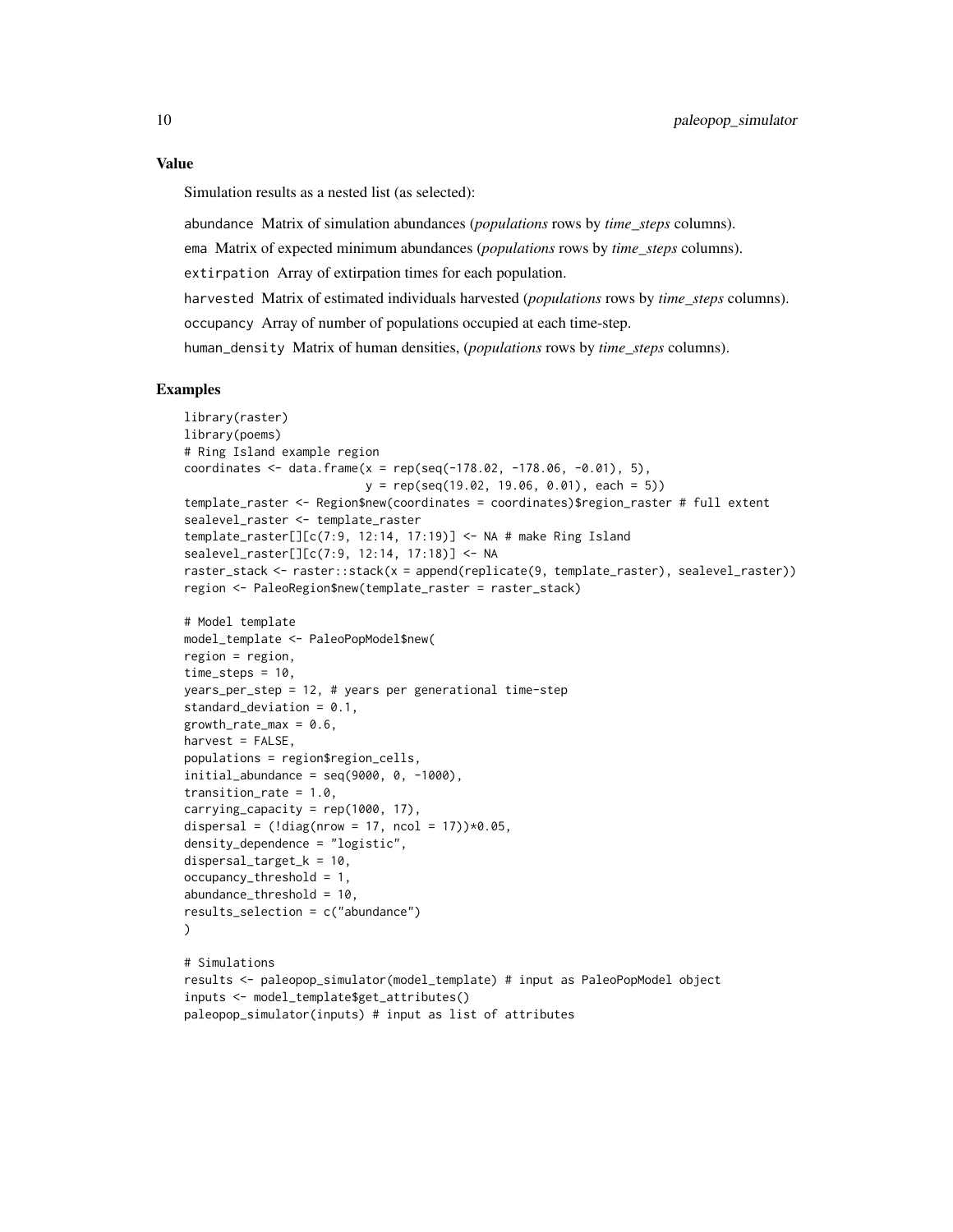<span id="page-10-1"></span><span id="page-10-0"></span>

### Description

[R6](#page-0-0) class representing a study region of temporally changing spatial grid cells, defined via a *Raster-Layer* object (see [raster](#page-0-0)) and a temporal mask indicating which cells are included at each time step.

### Super classes

[poems::GenericClass](#page-0-0) -> [poems::Region](#page-0-0) -> PaleoRegion

### Public fields

attached A list of dynamically attached attributes (name-value pairs).

### Active bindings

- coordinates Data frame (or matrix) of X-Y population (WGS84) coordinates in longitude (degrees West) and latitude (degrees North) (get and set), or distance-based coordinates dynamically returned by region raster (get only).
- region\_raster A *RasterLayer* object (see [raster](#page-0-0)) defining the region with finite values (NAs elsewhere).
- use\_raster Boolean to indicate that a raster is to be used to define the region (default TRUE).
- strict\_consistency Boolean to indicate that, as well as resolution, extent and CRS, consistency checks also ensure that a raster's finite/occupiable cells are the same or a subset of those defined by the region (default TRUE).
- temporal\_mask Matrix of booleans indicating which region cells are included at each time step.
- region\_cells Dynamically calculated number of region coordinates or raster cells with finite/non-NA values.
- region\_indices Dynamically calculated region indices for raster cells with finite/non-NA values (all if not a raster).

### Methods

### Public methods:

- [PaleoRegion\\$new\(\)](#page-10-2)
- [PaleoRegion\\$raster\\_from\\_values\(\)](#page-11-0)
- [PaleoRegion\\$temporal\\_mask\\_raster\(\)](#page-11-1)
- [PaleoRegion\\$clone\(\)](#page-4-2)

<span id="page-10-2"></span>Method new(): Initialization method sets temporally changing raster layers for paleontological region.

*Usage:*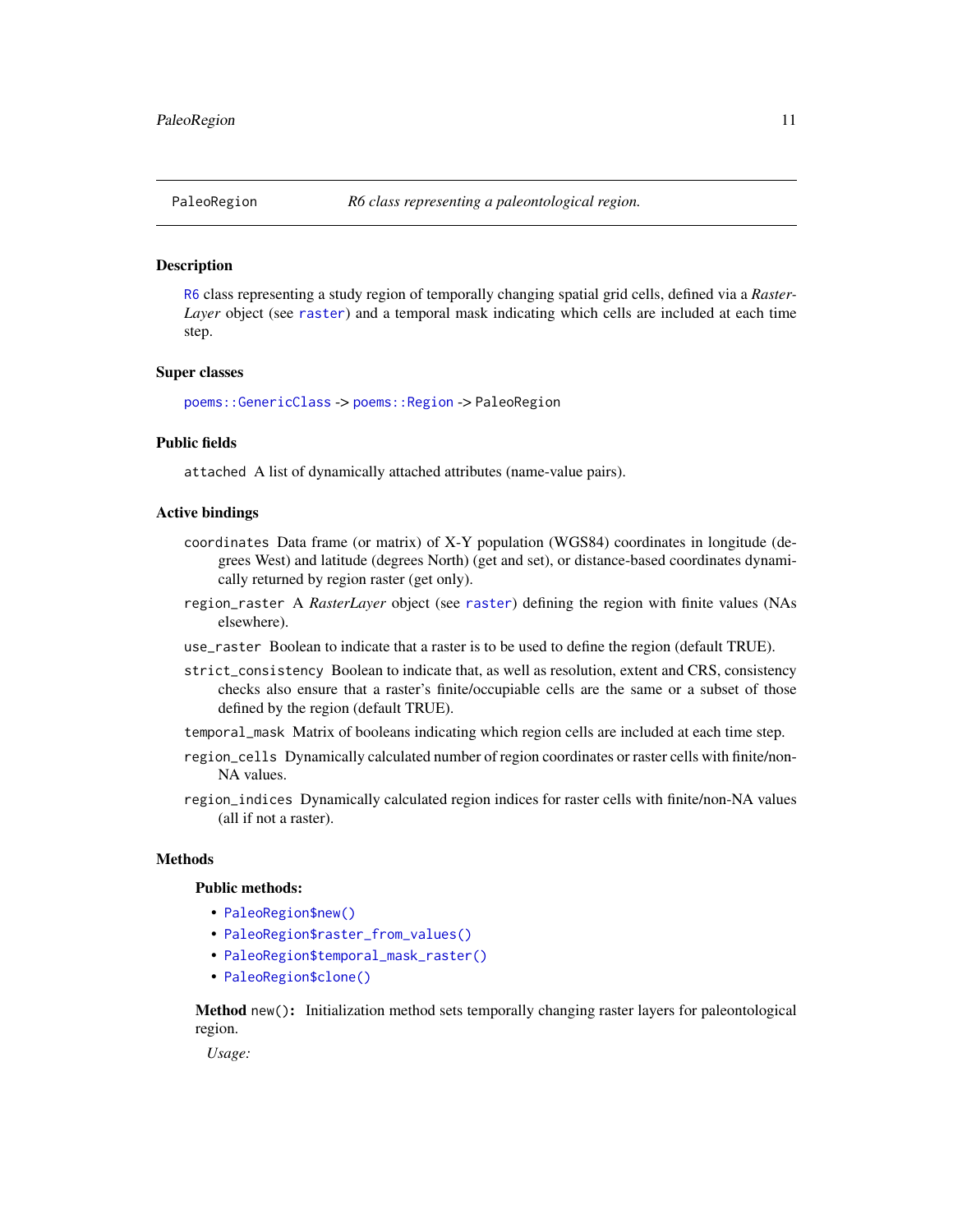```
PaleoRegion$new(template_raster = NULL, remove_zeros = FALSE, ...)
```
*Arguments:*

- template\_raster A *RasterLayer*, *RasterBrick*, or *RasterStack* object (see [raster](#page-0-0)) defining the paleontological region with example finite values (NAs elsewhere)
- remove\_zeros Boolean to indicate that cells that are zero across all layers (times) are to be removed, i.e. set to NA (default is FALSE).
- ... Additional parameters passed individually.

<span id="page-11-0"></span>Method raster\_from\_values(): Converts an array (or matrix) of values into a raster (or stack) consistent with the region raster (matching extent, resolution, and finite/NA cells), and with the temporal mask (if any) applied.

*Usage:*

PaleoRegion\$raster\_from\_values(values)

*Arguments:*

values An array (or matrix) of values to be placed in the raster (or stack) having dimensions consistent with the region cell number.

*Returns:* A *RasterLayer* (or *RasterStack/Brick*) object consistent with the region raster with temporal mask (if any) applied.

<span id="page-11-1"></span>Method temporal\_mask\_raster(): Returns the temporal mask as a raster stack/brick object consistent with the region raster.

*Usage:*

```
PaleoRegion$temporal_mask_raster()
```
*Returns:* A *RasterStack/Brick*) object with temporal mask values of 1 (true) and NA elsewhere.

Method clone(): The objects of this class are cloneable with this method.

*Usage:*

PaleoRegion\$clone(deep = FALSE)

*Arguments:*

deep Whether to make a deep clone.

```
library(poems)
library(raster)
# Ring Island example region
coordinates <- data.frame(x = rep(seq(-178.02, -178.06, -0.01), 5),
                          y = rep(seq(19.02, 19.06, 0.01), each = 5)template_raster <- Region$new(coordinates = coordinates)$region_raster # full extent
sealevel_raster <- template_raster
template_raster[][c(7:9, 12:14, 17:19)] <- NA # make Ring Island
sealevel_raster[][c(7:9, 12:14, 17:18)] <- NA
raster_stack <- raster::stack(x = append(replicate(9, template_raster), sealevel_raster))
region <- PaleoRegion$new(template_raster = raster_stack)
raster::plot(region$temporal_mask_raster()[[1]], main = "Ring Island (first timestep)",
             xlab = "Longitude (degrees)", ylab = "Latitude (degrees)",
```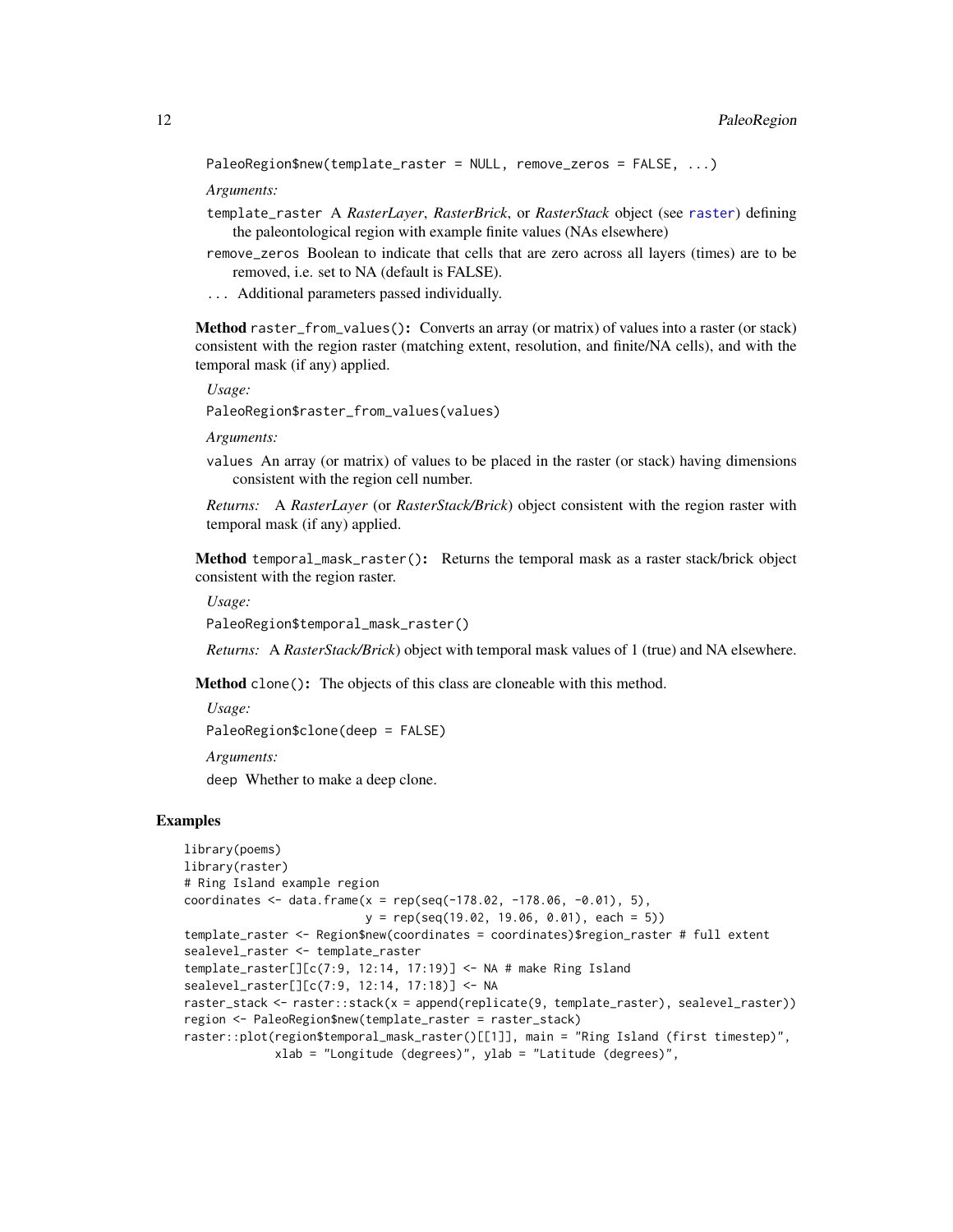```
colNA = "blue", legend = FALSE)
raster::plot(region$temporal_mask_raster()[[10]], main = "Ring Island (last timestep)",
            xlab = "Longitude (degrees)", ylab = "Latitude (degrees)",
             colNA = "blue", legend = FALSE)
```
<span id="page-12-1"></span>

| region_subset | Function generates a region subset of matrix values based on a subset   |
|---------------|-------------------------------------------------------------------------|
|               | of coordinates within the original region (using nearest spatial neigh- |
|               | bour if coordinates differ).                                            |

### Description

region\_subset generates a region subset of matrix values based on a subset of coordinates within the original region (using nearest spatial neighbour if coordinates differ).

### Usage

```
region_subset(orig_coords = NULL, orig_matrix = NULL, subset_coords = NULL)
```
### Arguments

| orig_coords   | Data frame (or matrix) of original/full region of X-Y coordinates (WGS84) in<br>longitude (degrees West) and latitude (degrees North). |
|---------------|----------------------------------------------------------------------------------------------------------------------------------------|
| orig_matrix   | Matrix of original values with rows corresponding to the original full region<br>coordinates.                                          |
| subset_coords | Data frame (or matrix) of X-Y subset region coordinates (WGS84) in longitude<br>(degrees West) and latitude (degrees North).           |

### Value

A matrix of values corresponding to the subset region coordinates (using nearest spatial neighbor if original and subset coordinates differ).

```
coordinates \leq data.frame(x = rep(seq(-178.02, -178.06, -0.01), 5),
                          y = rep(seq(19.02, 19.06, 0.01), each = 5)values \leq matrix(seq(1, 25, 1))
subset \leq data.frame(x = rep(seq(-178, -178.04, -0.005), 7),
                     y = rep(seq(19.03, 19.06, 0.005), each = 9))
region_subset(coordinates, values, subset) # nearest neighbor interpolation
```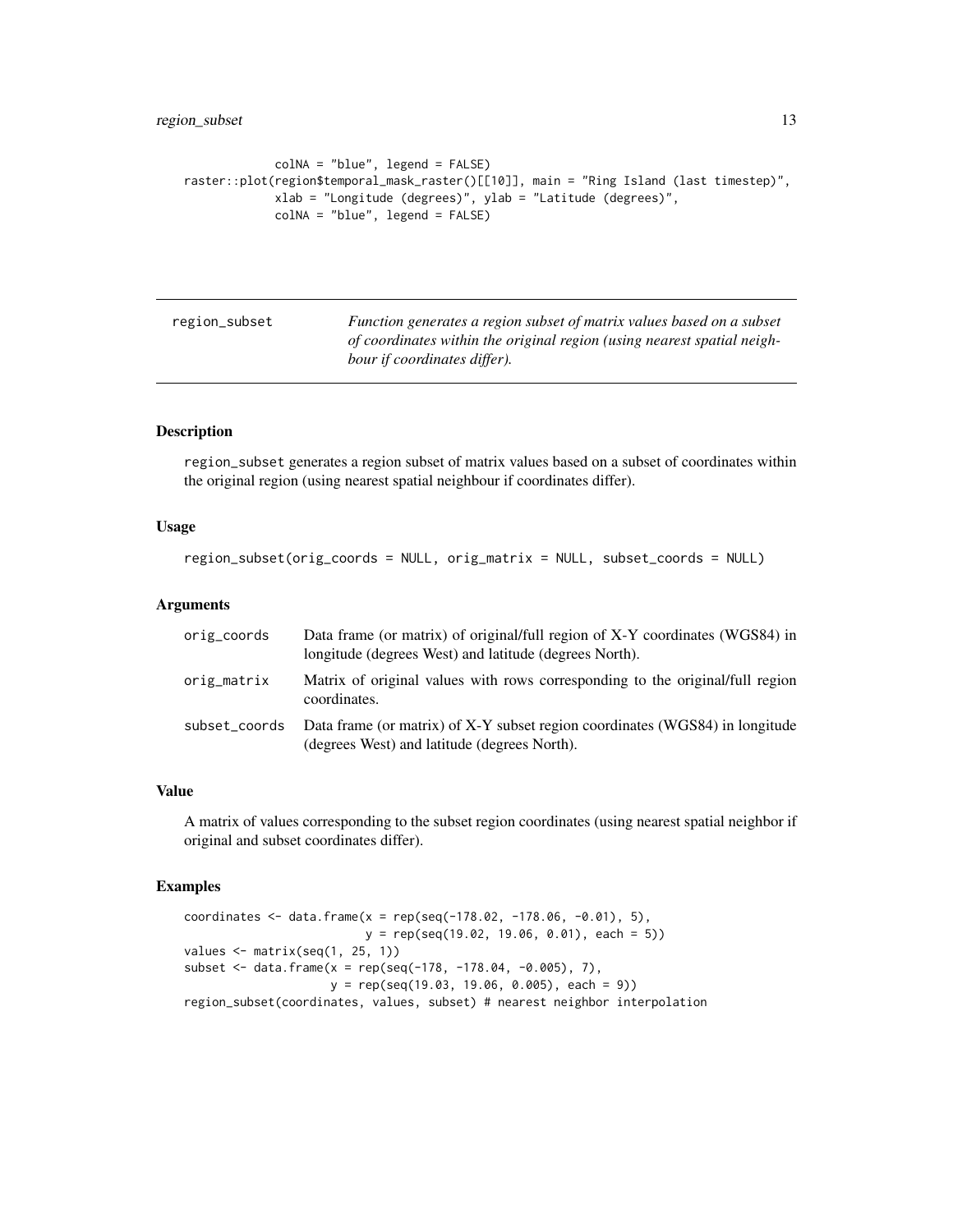<span id="page-13-0"></span>

### Description

A raster dataset defining the grid cells of the Siberia study region in a temporally dynamic manner for the bison example vignette.

### Usage

siberia\_raster

### Format

A *raster::RasterStack* object:

dimensions 21 rows by 180 columns by 1001 layers

resolution 2 by 2 degree grid cells

crs WGS84 latitude longitude

extent longitude -180 to 180 degrees; latitude 42 to 84 degrees

values region defined by 913 cells with value of 1, surrounded by non-region NA values

### Source

TBA